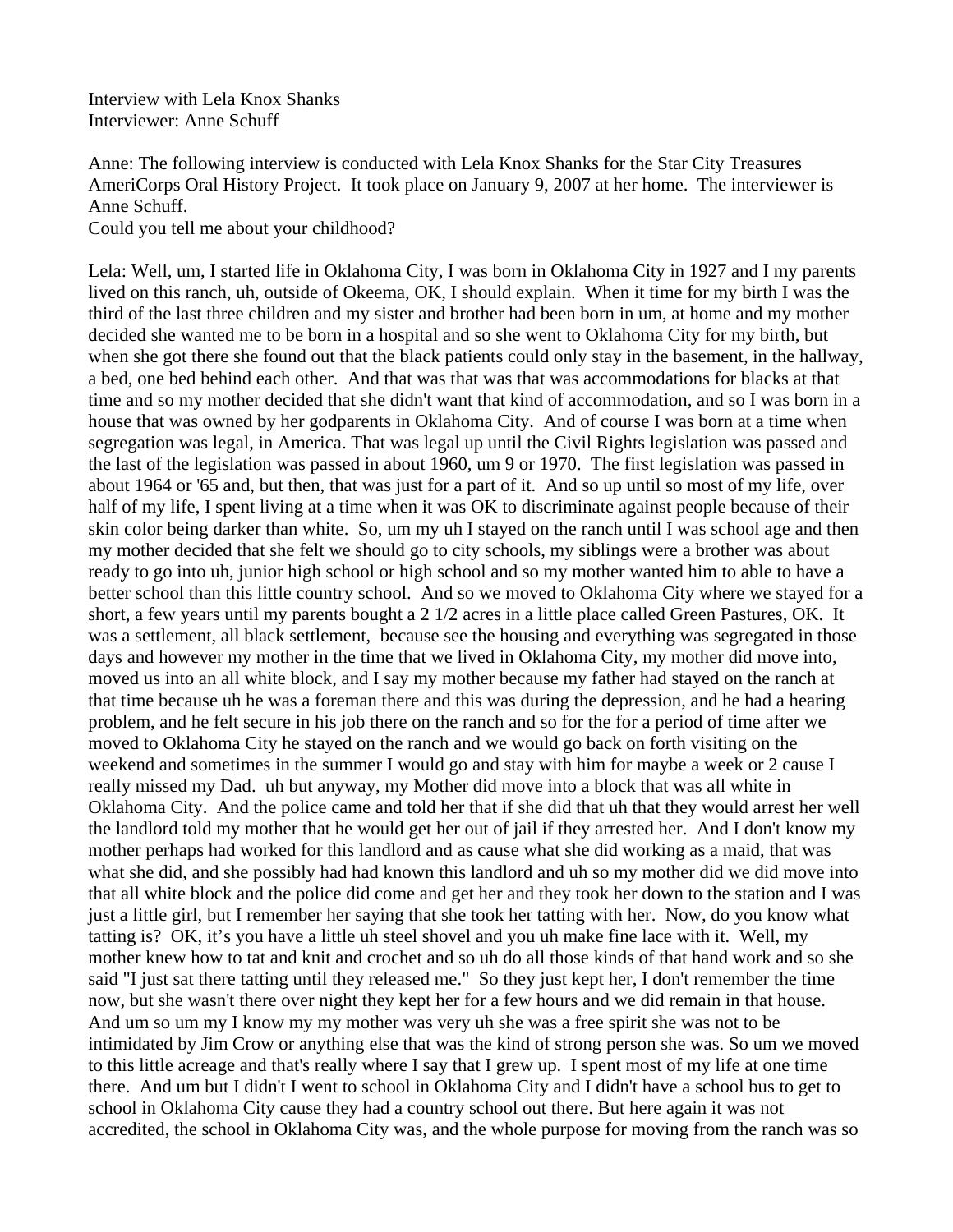that we could get a better education. And so um I never had any sure way of getting an education I had to just uh catch a ride everyday, to get to school. And I did a lot walking, which I hated, thought it was so unfair, you know how children always think things unfair, and perhaps it wasn't unfair, but I'm still a strong walker today. And I get my start very early. Um, and I, I um my parents both of them always worked, my father finally joined us and my parents always worked so I would have been an early latch key kid. And um they had this one the happiest days uh for me would be when my mother happened to get off maybe for some reason she was able to get off work early and I would come home and dinner would be ready. Because usually I ate, had to eat dinner, oh, 8 O'clock and I never hardly ever washed dishes, because by the time we got through eating it was time for me to go to bed because I would have to get up at 5 and 6 in the morning to try to catch a ride to get into town to get to school and see people didn't have jobs where you had to be at work at 8 O'clock you see these people were doing this hard labor and unskilled labor and so they had to be at work report to work by 6 and 7 so they had to leave the uh country an hour earlier. So, um, a lot of times some of those days I would miss a ride miss all the rides, that I could catch there was one point in Oklahoma City where uh the cars would come by to give anybody a ride you usually gave people a quarter or 15 cents or something like that everybody didn't take anything but if people took something well that's what you would pay them. And uh sometime I would walk down there and I would have missed every ride. 'Cause I was usually I always had something after school a play practice or some student council meeting or something and I would miss the ride. So then I would have to figure out where might somebody let me stay for the night. Weren't any telephones. Um, and out there in the country and so um that that was uh difficult. uh And in many ways my parents I had to develop a sense of independence very very early, of of how to take care of myself. And um I kind of resented, as a child I resented that. Um but realize now that its just one of those things that helped to make me stronger. I never felt unloved I always felt that my parents loved me. But, I just felt neglected, often felt neglected. But I know now that my parents like all other parents and all other people. People do the best they can with what they know how to do at that time, and with what they have to work with at that time. My parent's life was work. That was work. They got up early in the morning to go to work. They were making very little, not that they weren't smart people, but those are the wages that were paid for being a uh maid, and a cook, as mother was. And my father uh was a hot carrier and that, those are the people that hard labor carrying wheelbarrows, um concrete, and its just some labors. And um so as a saying their life was work and um today you know people its so important for parents to go to the children's school. And in fact I heard someone say that the studies show that if a father goes to his child's school four times that the grade the of the child improves and if that had been the my case, I would I would have failed all the time, because how could my parents get off from work to come over to the school. And most parents most parents today are in the same fix. Most people who work, at you know anybody who's working for minimum wage, they don't get leave. You go and tell a boss I need to go over to the school. Do you want your job? And and this is something that we aren't reckoning with. How uh parents, the average working person can't take time off and go doesn't have the kind of job or the kind of leave where you can take off and go to the school. Um, I didn't work when my children were growing up. And I was over at the school all the time. My husband had the kind of job where he could take off and he didn't he he was not a person who was eager to take off as long as I could take care of it, but he could take off. But, so many of the working poor aren't able to do that, they can't afford to do that. And they are you know, the people so many of the working people today are in the same fix that my parents were in. Um, 80 years ago, 70 years ago. Um so I graduated from high school in 1945, from Douglas High School in Oklahoma City, and then I couldn't go to my state school and take journalism because blacks couldn't go to school with whites see, that was against the law. And so fortunately my parents um could send me away, and so I went to Lincoln University in Jefferson City, Missouri. And it's all that working that they did and trying prepare for me to be able to go to school neither my brother nor my sister went to college, so I was the first one in my family to go to college. And that's where I met my husband Hughes, we were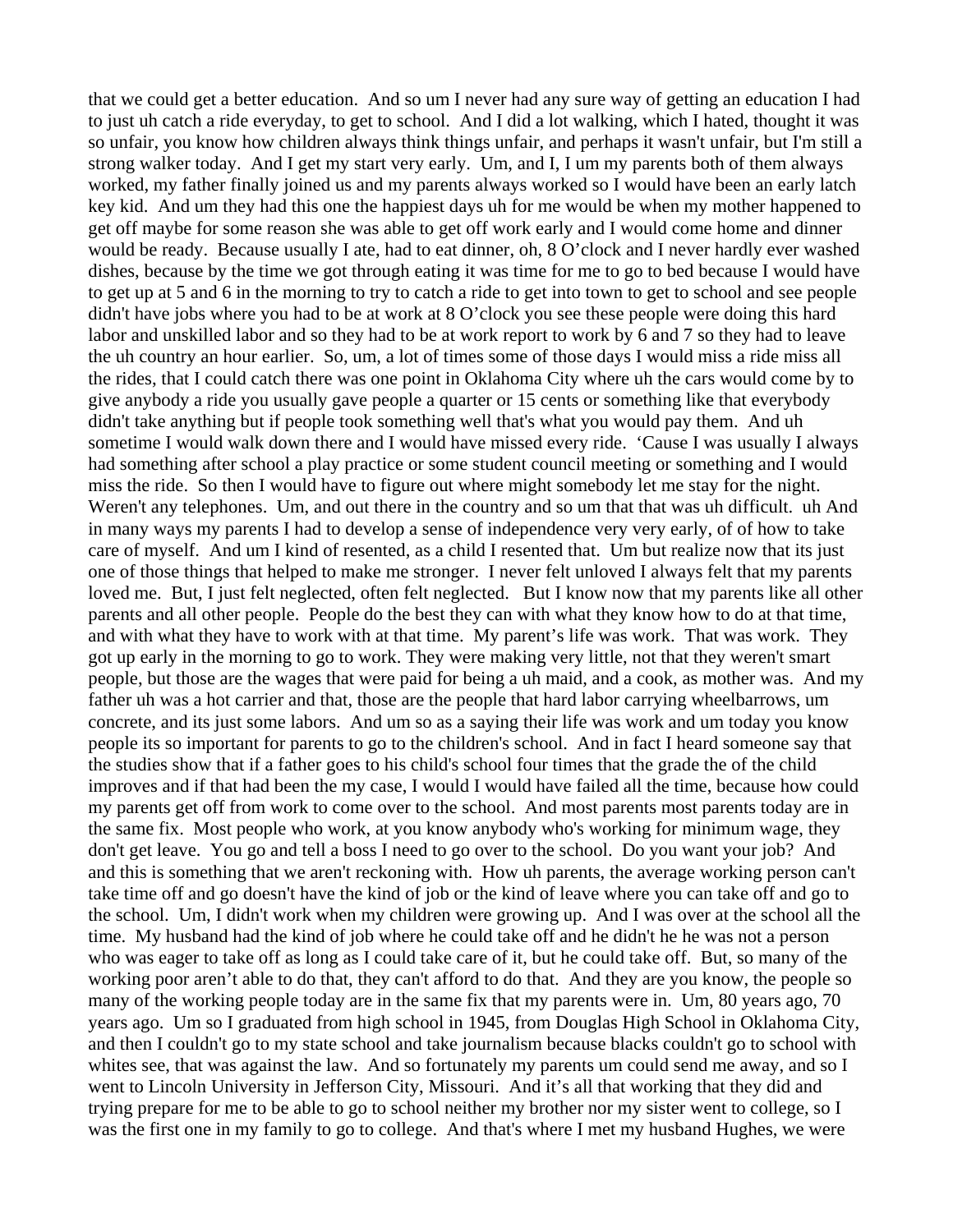sweethearts in college and I we married secretly 'cause it was oh it was you were in disrepute if you were married and in college because uh well the Dean of Women back you had Dean for Women and you had a Dean for Men. And um you were deemed a bad influence for the unmarried girls. If you lived the dorm and so that's why we got married secretly cause we didn't want - Hughes he continued to stay in his dorm and I stayed in mine. We had gone to a little town outside of St. Louis and got married, but the Dean of Women found out and so she called me and told me I was going asked me and I told her yes and she said well you have to move out of the dorm because you're a bad influence. And so and so I uh stayed out the dorm for a semester and then after that semester my husband had his undergraduate work for law school qualify of law school and the law school was in St. Louis and so then we were separated the next two years may we visit when we have train fare, but um he was going to school in St. Louis and I was finishing up in Jersey City and so I graduated with a degree in journalism in1949 and uh he graduated in 1951 went to law school and uh then he went he wanted a he never wanted me to work he started out that way not wanting me to work outside the home and uh and we never could agree about that and so I would go I would work I worked on but just for short periods of time I worked on um the St. the Chicago Dependo which is a weekly, black weekly newspaper - I worked on that and I worked on the St. Louis Argus and then I worked on the St. Louis news um but uh I find after four years um after we'd been married four years then I had my our first child in 1951 and so I didn't work after that but my after my husband had graduated I started telling that because he could not have practiced unless I had had a job because what we would we live off of for him to started in a practice. And so he wanted a secure job as secure as he as we thought one could a job one could get at that time and he was from a family of twelve I was just one of three so he was very conscious of having some security coming from a large family and very supportive family and very tight family and very loving family but times were hard and he grew up during the depression and so uh when people couldn't get jobs. So it was very important to him to have to have a very secure job and he thought that maybe working for the federal government would be the greatest place of job security and so he went to the US civil service commission office which was right there in his home town of St. Louis and I don't if young people now know about the United States Civil Service Commission and that if you want to get a job with the federal government that that's where you go. I don't know whether you all know about it now but anyway is your job federal – AmeriCorps, it's a federal program but maybe they give the money to the states and then then maybe then the states administer it.

Anne: I think it's actually a grant to the city.

Lela: Oh a grant to the city OK OK well that's even uh further away I'm sure there's some uh federal oversight because it is federal money. But anyway my husband uh went to the office and this is after he got his degree in '51 and the clerk there just told him point blank we don't give those applications out to Negroes. So even though he was a a disabled veteran, he had volunteered for World War II, had returned with a purple heart had this law degree but that was the law didn't matter that he was qualified and this is theses are historical facts that happened over and over and over again that most Americans majority in the majority culture don't have the slightest idea but these things happened and so when he couldn't get the applications we thought well gee were going to have to go somewhere where you can get applications at least so we studied cities and states trying to find one city or one state that had some kind of Civil Rights Commission. And and we found that Colorado was the only state or was one of two states I can't remember now but it was just one or two states that had a state Civil Rights Commission and so we said well we'll move to Denver and so that's what we did. And of course my husband didn't have a job we were just striking out and our oldest child Nina who was who is will be 56 actually this year I don't know if she'd want me tell that but maybe not (laugh) but um she was six weeks old when we left St. Louis and my husband just never liked his hometown after that when he couldn't even get the applications to apply for a job. So we moved to Denver and Denver was just like heaven, for me anyway because coming from Oklahoma where every thing's segregated you couldn't go to the swimming pools, you couldn't use the bathroom in stores downtown, uh you couldn't go to the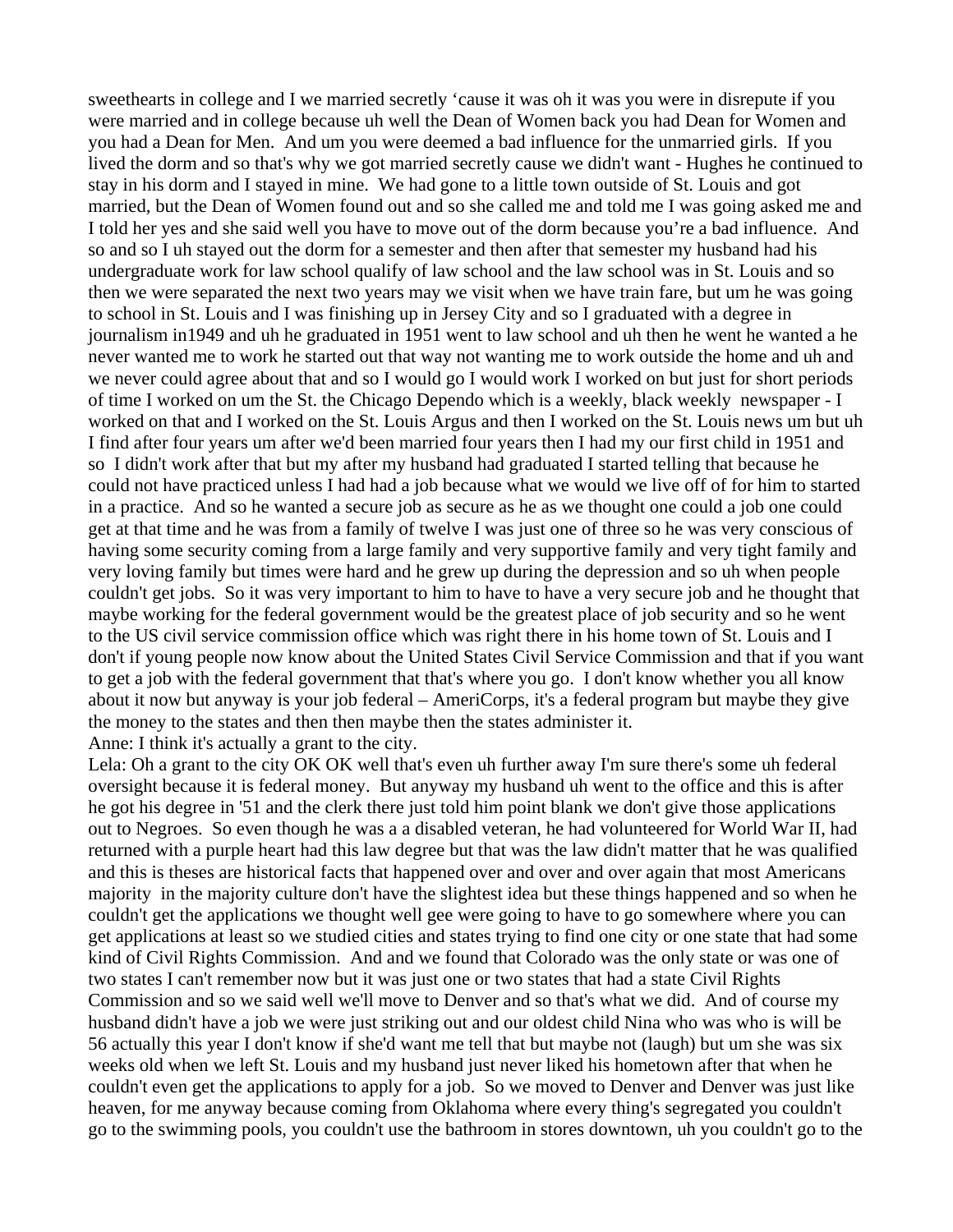lunch counters, you couldn't go eat out, you couldn't go to the amusement parks, you couldn't do go any to any of the public places they were just for whites and and in Denver all the kids could go swimming they could you couldn't I couldn't even go to the downtown library in Oklahoma City, they had a special library in the black neighborhood. So Denver was just like heaven, and uh Nina our oldest uh always well from the time she was when she was about three she drew a stick picture of a man in a tuxedo that she had seen on television and she thought right away well she must have some artistic talent three years old you know and sure enough she's an artist and that's she sent me that piece for a my birthday in September and um all the rest of the sculptures around here she did um so uh anyway we took her to she took art lessons at the art gallery and just all kinds of opportunities that I knew nothing about when I was growing up and um uh and but when it got time for her to start to school ok this is when we began to see the segregation and discrimination in Denver, and of course this is something that most people don't really understand, but from the very beginning the Africans were brought over for economic reasons so prejudice and discrimination from the beginning have been for economic reasons. It wasn't because whites just didn't like people with dark skin. But it was these were easily identifiable people and the way they dehumanized them in and uh rounding them up from the west coast of Africa putting them in the pens separating them out from people of there tribe putting with people who were there natural enemies in their homeland and people who spoke a different language you know all people from Africa don't speak the same language they come from all those different countries and they have their language they have their own music I mean they're distinct countries and distinct cultures and people and um uh but so it's always been about economics people will say well isn't it about economics now, well it's always been about economics. Um well and I say that to say that in my neighborhood, which was which would be called a poorer neighborhood because there was discrimination in housing there, I don't know how much you know about red lining and I won't go into all of that or the banks conspiring to the even today even as recently as sometime last year there was an article in the Lincoln paper that was telling how whites when whites and blacks apply for loans with all things being equal they will still there still more prone to deny the blacks than deny the whites and also they charge higher interest rates to the blacks this was a story from just last year so there was discrimination in Denver and we knew it from the time we went there but we were so happy and so relived to be able to have some freedom that we hadn't had before that we just ignored it until we had to face it and so we lived in a poor neighborhood we were a young couple just getting started we didn't have any inheritance or any rich parents that were going to help us with the down payment on a home and some fancy area or something and in our neighborhood there were Blacks, Whites, uh Hispanics, certainly Hispanics, and Asians so we had everything in our neighborhood but it was in the poor part of town so the children were going to have to go half a day to school they weren't going to be able to go all day to school but across town in the rich white part of town, the kids were uh 1 teacher to 20 uh children uh but not so where there were the all these ethnic groups and poorer economic people so uh that's really when I became probably I guess that would be the time I became an activist is when my child's going to go half day to school and after me having to get out on that dusty road every day and catch a ride into town and the hardships I had in getting an education and my child's not going to get a decent quality education why I wasn't going to stand for that one minute and not try to do something about it of course I started teaching my children at home. I mean buying workbooks and uh when Nina started at school after I had to face those double sessions but to do something about it I called the NACP the local NACP and I called the local Urban League I don't know if you know about the Urban League but these and I we don't have time for me to explain all this to you but these are things that you could inform yourself because these would resources where you can get information about the state of Black America from the Urban League because they put out an annual report and it's a national organization one of the oldest organizations in fact the Malone Center started was started by the urban League at first and then it became to get jobs for black people and then it became the Malone Community Center. But anyway, um uh I called the Urban League called the NACP and I didn't get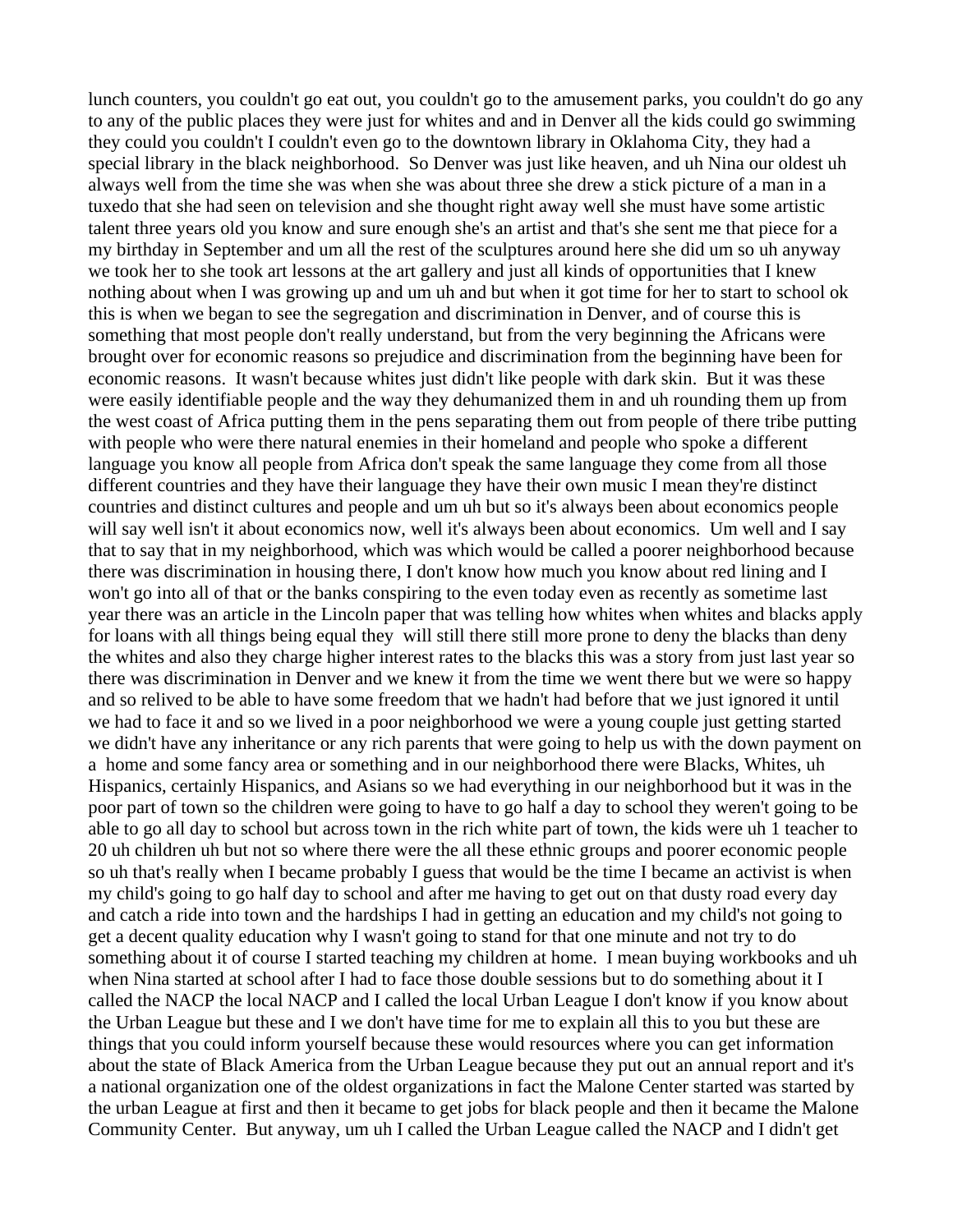any answers from them like they felt there was anything they could do and so I just threw myself across the bed and just cried, just boo hooed boo hooed, and then all a sudden it dawned on me you going to have to do something it's not going to be anybody to do this for you, you have to do something so I got up there from there and I called these women mothers that I knew in the neighborhood we got together we got up a petition and went house to house getting enough signatures to take down to that school board and of course nothing happened that my children were there to see happen but eventually they did got temporary buildings until I can't remember now whether they built on or what they did or built another school or what I really can't I just don't remember all of that but I know that they did put temporary buildings up. So, um that was really the beginning of me coming out of being so comfortable and just trying to live a normal family life that was all my husband and I really wanted we just wanted to be like other people and just to have a normal family life. We didn't want to be doing all the things we didn't plan to do all things that we did but we had to do to it. It was just something that we weren't going to sit back and just take these inequities and this any inequality we just weren't going to do it. So, um so that was the start of my activist. Now I don't know where or how much more you want or what.

Anne: Um, How, I guess, um where did it go from there?

Lela: Well, one thing, if you can remember this or the people who might in years in years to come hear this, you heard me speak about how wonderful it was in Denver, but still, all aspects for the necessities of life for African Americans all those things were controlled by your skin color where you could live where you could go to school where you could work um and so I probably should all aspects of things that everything you need you have to have a job so you can eat and you have to have place to stay you have to be able to go to school so you can get a job so all of those things are necessary for human life but in America for people they were for people of color they were always controlled they were for people of color they were always controlled by the power structure the government the ruling the people who ruled the cities, um the people were the power structure I guess I should say but they are the people but they are the people who ruled because they are the powers that control the money in a city.

(phone) Ok I will I think was fixing to talk about my husbands employment he couldn't application in Denver in St. Louis well in Denver he could get the applications and he had a stack a portfolio of his test scores and as a Disabled Veteran this is something that your generation may not know a Disabled Veteran could get hear that phone the disabled you think that's going to be disturbing.

Anne: I think it's probably going to be picking up.

Lela: Ok I will let's see what could.

Ok I was going to tell you about my husband's employment in Denver he could take all those professional level jobs that uh he could take the get applications and could qualify for all of the professional level jobs with the federal agencies like US Treasury, Social Security Administration, IRS um all all the different he just and but uh what I was going to tell you was that the Disabled Veterans veterans just a veteran could get 5 extra points added to a test score to help them they speak um you know we hear about um what is it called when uh in Affirmative Action people always want a preferential treatment or but there's another word for it but I can't remember it right now. But anyway veterans got that they got 5 points added but if they were disabled as my husband was then you would get 10 points and so my husband would something like 90 something on the test just from his score alone and then they would add the ten points and he would be at the top of the register, he would never get called. For these jobs and we had a friend from Lincoln University who worked in that office and I don't know they might the people when they hired him he was very had very white skin but he was an African American and uh so I don't know if the office hired him thinking he was white or anyway he worked in that office and he would tell my husband that what "Hugh Hugh's I see your at the head of the register for dadada position", but my husband would never get called. And so my husband had worked at the Post Office that was the one agency that would hire black men back then and the one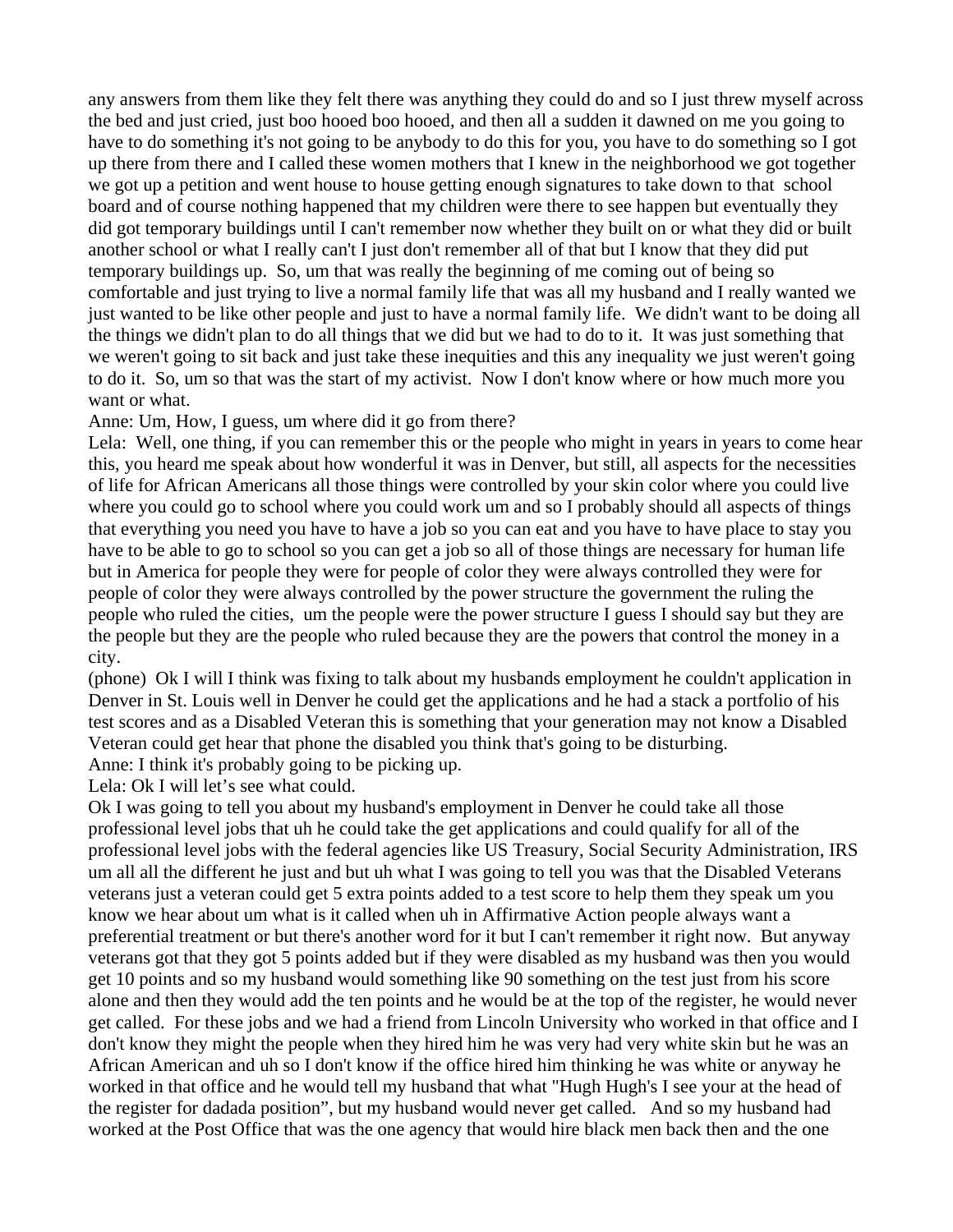Federal Agency and he was working at the Post Office, but he would always have to work at night and I was having these babies every other year and I was just swamped with I just wanted a so called normal family life I wanted to be able to get up in the morning and have breakfast with him and just and then he come at night and not be working at night and so he quit the Post Office and took a job as a painter house painter he had been a house painter before he went to college before he went into the service. Because see he went to school on the GI Bill and um uh so after he took the job painting, the VA had his records and they kept up with the disabled veterans back then I bet they don't do that now. But they did back then. And his veterans claims officer called him in to his office and ask him why he was painting when the government had sent him to college for 6 years to get this law degree why would he go back to painting and so my husband explained to him none of these he's qualified went down and had taken the tests and was at the head of register for some many of them but they wouldn't hire him and so this Veteran Claims Officer called all these Federal Agencies in where my husband had because had taken his portfolio in there when he had this interview with him and showed him his scores and he called those heads of those agencies in and told 'em one of them needed to hire this man and so the Social Security Administration Director was the one was the only one that wanted to hire him. And so my husband got that job, with that's how he got the job though, did you see what I mean it wasn't just a simple as taking the tests and qualifying it was still something intervening for him even in this lovely Denver that I thought was such heaven well he had worked there for about uh let's see let's see how old was Nina he had worked for the Social Security Administration for about 6 or 7 years when he was the senior person uh in his position who was next in line for promotion. And when he applied for the job it was for a field rep her would be going to peoples homes taking there claims and going to hospitals taking peoples claims and so his boss told him" "Why I couldn't promote this is the one were hiring now but he told him well I can't promote you to any field representative job you'd have to go out here knocking on these white women's doors and they open the door and see you and scream and we have a incident they call they police there's no way I could promote you", so my husband came home that day and said we're leaving Denver. And I said "You would leave Denver?" You know 'cause this was my heaven. He said: "I could leave Denver and never look back." And so we left Denver He transferred to um the Kansas City payment center and it was in Kansas City that we really began hot and this was in 19 uh 61. We had moved to Denver in '51 and we moved to we left there I thought we stayed 9 years it well it was uh it was it worked out to be 10 years I guess. So, um that's it was just always something where our lives our lives, they were controlled by race. Unless you just wanted to knuckle under and take what was being dished out to you and um uh so in Denver that's where we hum I mean in Kansas City when we got there well this civil rights movement had already started. Um, to back up in when when the Supreme Decision The Brown vs. Board of Education came down in 1954 I remember exactly where I was I in the bank in Denver and a man came in with the paper and these the Denver Post and has this big headline and I can't remember exactly what it said but it told that the Supreme court had outlawed segregation in schools, and I just started crying. I was so happy. I was just overcome with the fact that the sup something had something but see I thought that that meant the end of segregation in schools, but it didn't. Because the ruling said all deliberate speed. Well deliberate means you can take forever. It's an oxymoron, all deliberate speed. But in that moment, I was just overcome and elated, and then went Kansas City and that's when we had the fight of our lives because um, they civil rights movement was just really getting started. And full force. And all of the the things that we had thought that we could just have a normal family life that just wasn't to be for us because after about two we'd been there about two weeks some people came to our home and told us they were in this organization called the Northwest District Citizens Committee, and um and they were they the schools certain school had integrated in May but when the schools were uh but when they went the schools closed, they integrated, um but that uh the school board was planning to re-segregate them. And um and they understood I had typewriter, and they wondered if I would do some typing for them and that was they because I had a typewriter they wondered help out and so that's really see the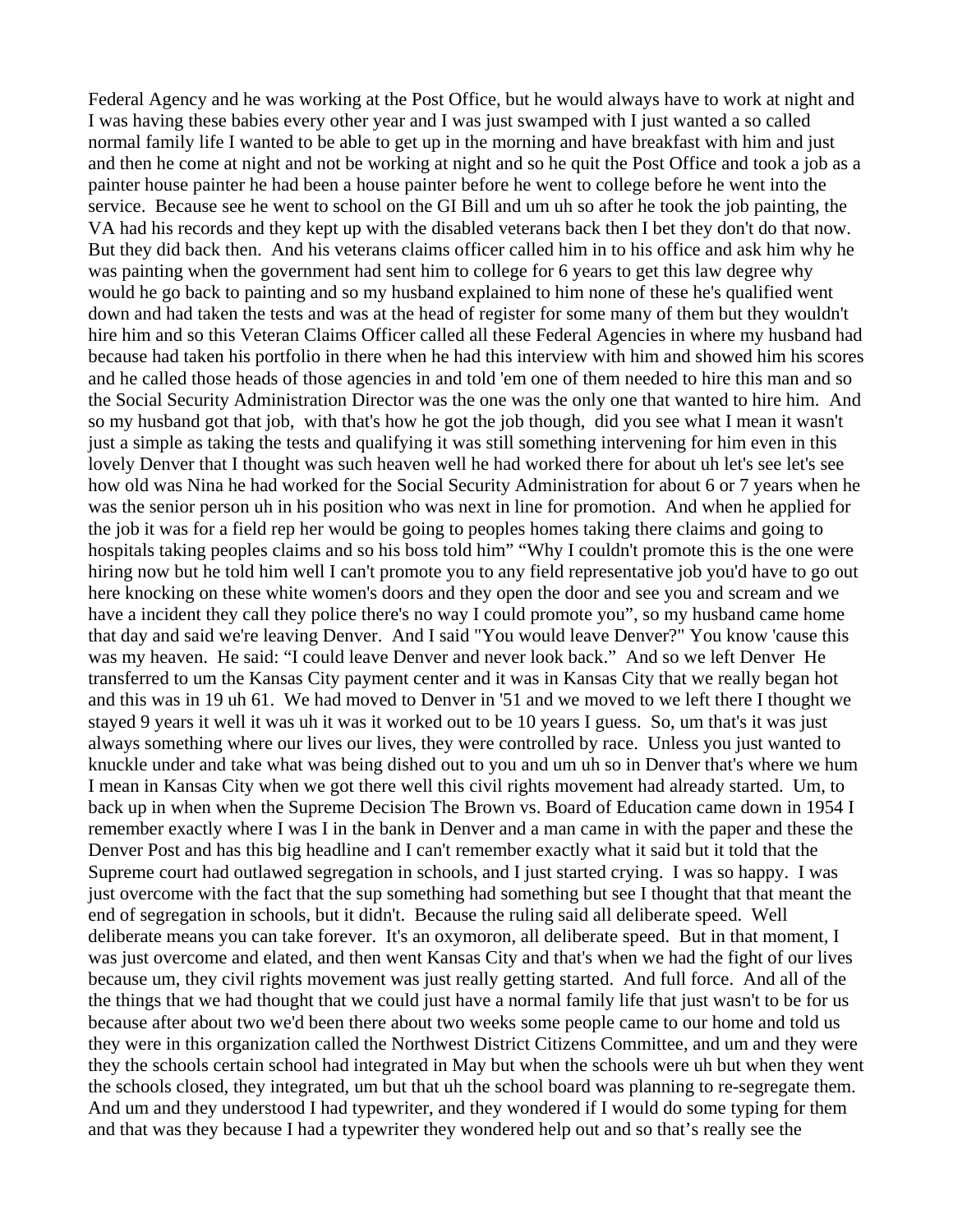movement was already started and we just joined it. These people, oh these people were really uh true grass roots activists, and these people and been battling the segregated schools for years and years, and really hadn't gotten anywhere and we really didn't get anywhere either but we changed ourselves and that's really I think the meaning experiences in life that you set out to change something else, but what you do is end changing yourself and um but that's where we uh where active we lived in an integrated neighborhood but the school board would gerrymander around a black house where a black family and just some kinda some kinda way put it over in the district with the black kids or it would give a transfer to white child, whose in a predominantly black area and then just give them a transfer out but if the black family as we wanted to get a transfer to go to the new a school where it was just one teacher to 20 or 25 children where as in one of my children's classrooms it was one teacher to 45 kids, and so we here again we just weren't going to stand for it and so we uh decided we would boycott the school uh and I tried to enroll them in the newly built all white school which was as close as the black school was but of course they told me that I was outta we weren't in that district and uh so we couldn't go and of course and of course school board wouldn't give us any transfer cause they just wanted to keep that school all white. So that's when we kept our kids out of school for that year and that's what Ann sort of was and that's just part of it but um the piece that Ann did is about all these different things and um, um and then that um next year we and of course well that next year we put our kids in Catholic School and um this is something that um you'd should probably tell when I went to the Catholic Catholic went to the priest to see about getting the we were not Catholics um to see about getting the children in the school, um this had already been mapped out and planned by a group of Catholics that were a part of I think it's called Social Action Committee. It was some new committee I guess it had just formed in the Catholic church to look at issues such as Civil Rights and Human Rights and to come up with solutions, so some of these people had talked with the bishop about the Catholic school taking our children in for that next year because we didn't want to put them back in the public school because we just didn't know what would be done to them and the um so the bishop agreed and gave and told them where I should take the children to enroll them so I took them to this um parish to enroll them and one of the members of the social action committee went with me and we went in to talk to this priest his name was father Francis I was sitting down and so was the um man accompanied me his first name was Chester and I cannot remember his last name but when I was sitting down he was sitting down the priest came over to me stood over me and put his fist like this on my forehead if you give me trouble I'll have your damn neck. That's he said to me and I just had to choke back anything I wanted to say because I wanted to get the children in school. And so I had to take that. And the children did very well there um, and so far as academics and um then that next year uh I kinda got I developed uh problem of um palpitations and uh had gone to the doctor and the doctor said if I didn't stop what I was doing that I would probably have a heart attach in 10 years. And so my husband said well were leaving Kansas City and so he and he was having his boss had threatened to fire also on his job if he didn't stop what he was doing uh but his boss and he told him that he would recommend that he would resign so that they would fire him and he wouldn't have firing on his record but we talked and we decided that were gonna we would have to force their hand and the guy who his boss who had told him he was going to fire him he suddenly had a heart attach and so all that pressure was then removed from my husband but after I kinda got sick then we moved to uh my husband requested a transfer and we moved to Lincoln in1965. and um, s when after we got came here I didn't really at first do very much because my husband I trying to recuperate and um that had been very stressful in Kansas City because our lives were threatened, our phones were tapped, we were arrested I had to go before federal grand jury the uh day of the march on Washington I had to go before this Federal Grand Jury. to tell why peacefully picketed Federal Building and so the stress had just really taken it's toll I guess but after we moved here but then my husband really I stayed home more he really was taken doing more he was more like the brain trust in Kansas City the strategy planning the behind the scene stuff and I was the one who ran for the school board who ran for the state legislature who was going out talking and demonstrating about